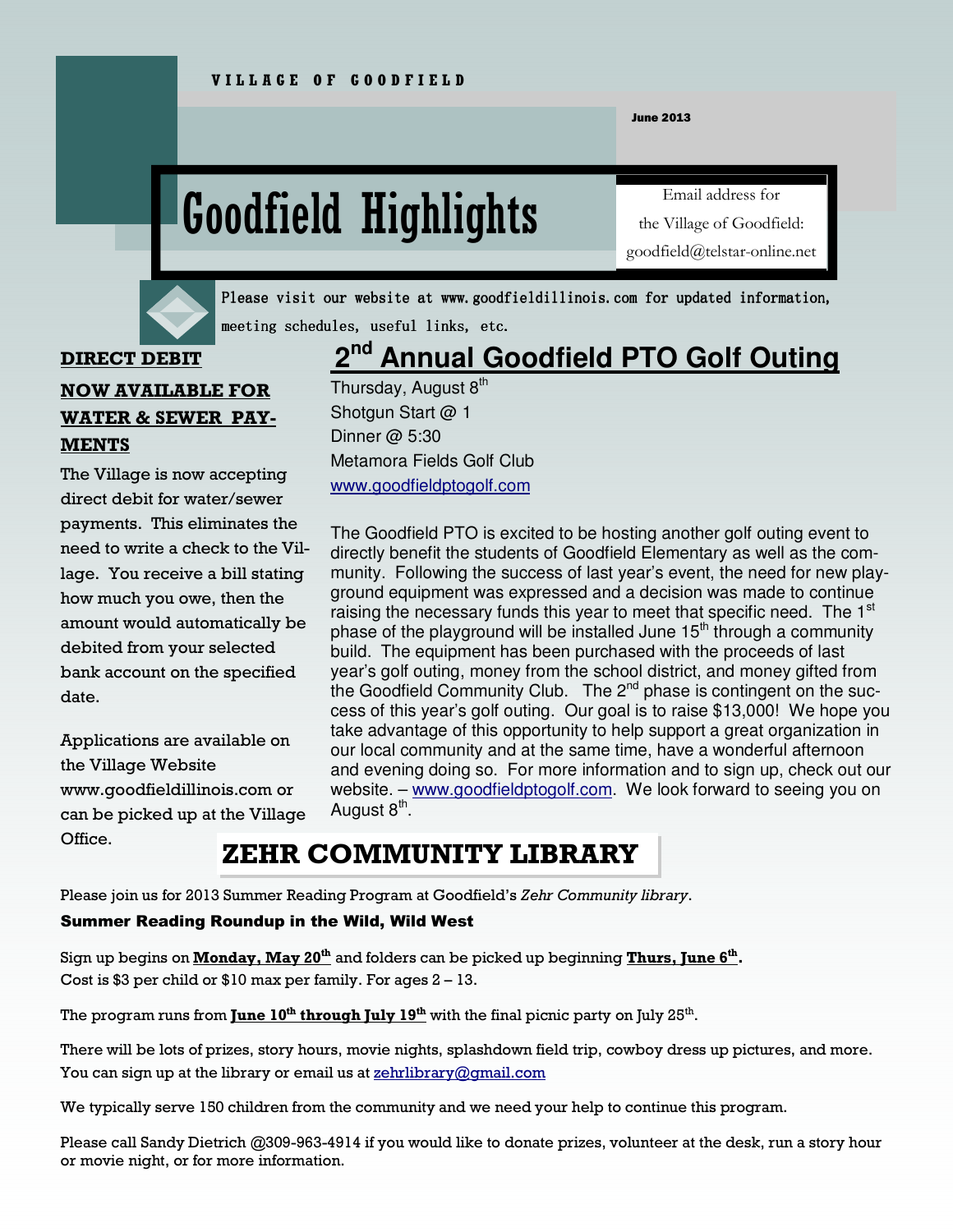# From the Police Department

*School is out and summer is here! Let's make sure we make this a SAFE and happy summer for all of us—drivers keep a watch out for children playing near the street and kids– keep an eye out for cars when entering a street or crossing a street. Parents review with your children to not talk to strangers or to accept gifts from them and never get in someone's vehicle. Make sure you know where your children are and who they are with!* 

*The Deer Creek/Goodfield Police Department is here to serve you and welcomes any comments you may have. The following is the contact information for the Police Department:* 

| <b>EMERGENCY</b>                | CALL <sub>911</sub> |
|---------------------------------|---------------------|
| POLICE DEPARTMENT               | CALL (309) 447-6265 |
| <b>WOODFORD COUNTY DISPATCH</b> | CALL (309) 467-2375 |
| <b>TAZEWELL COUNTY DISPATCH</b> | CALL (800) 322-0166 |

## **Storm Siren Guidelines**

Sirens will be activated based on visual verification of a funnel cloud, tornado or strong rotation of clouds. Sirens will be activated for 1 cycle which is 3 minutes. No "all clear" signal will be given.

Storm sirens are "outdoor warning devices", which means they are intended to provide warning of tornadoes to individuals who may be outside. If you are inside during the storm siren activation you may not be able to hear the warning. The storm sirens rotate during the warning cycle, distance and weather may affect the volume of the warning siren at various locations throughout the Village.

Normal testing of the storm sirens will be performed the first Tuesday of each month (March through October) at 10:00a.m. If however, there is severe weather at that time no test will be conducted for the month.

Residents are encouraged to purchase weather alert radios.

**Thank you to all police, firefighters, EMT's and other Community Voluteers for all of your dedication and service to the residents and businesses of Goodfield. Your hardwork and dedication is appreciated!!**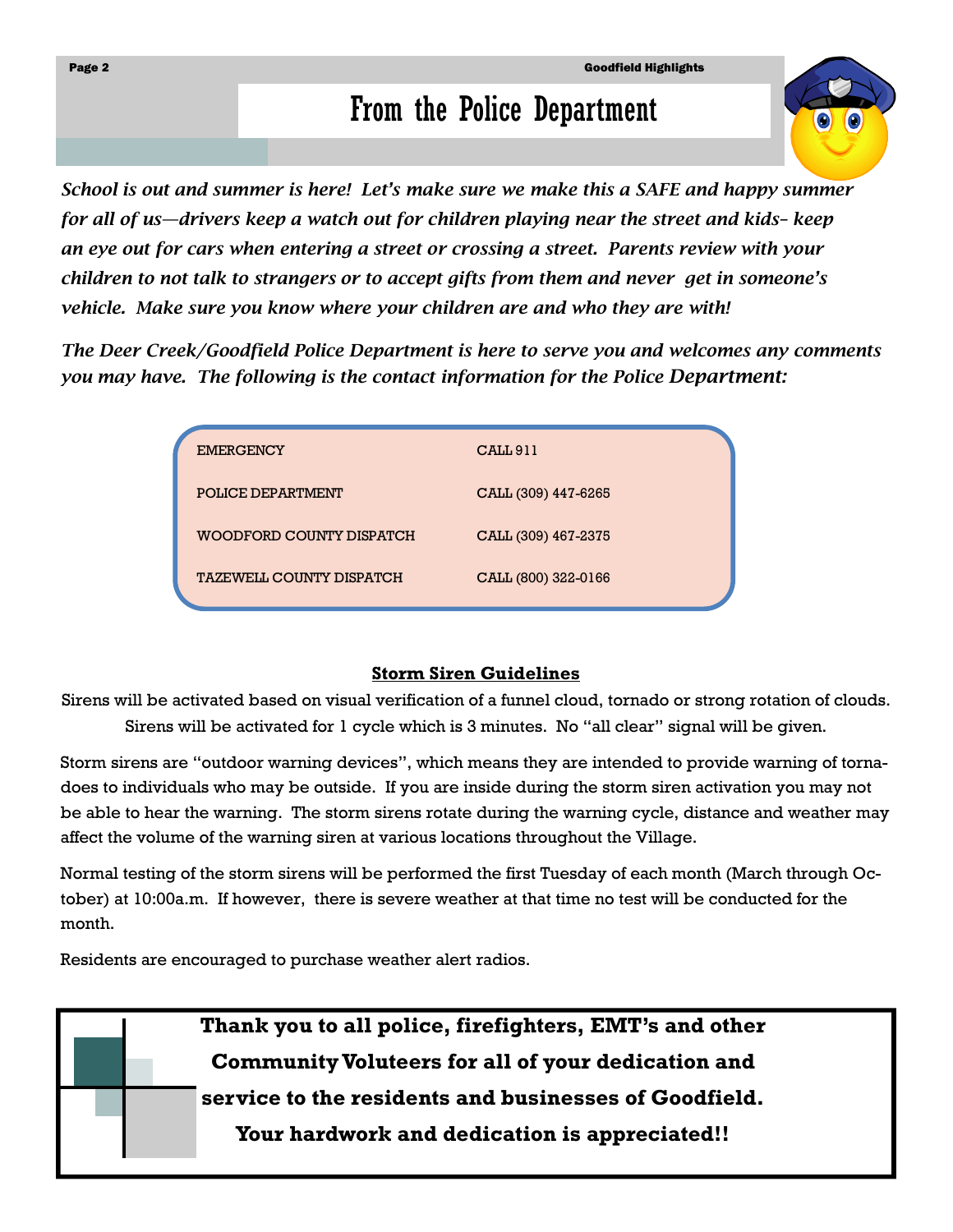# Thank you to the Goodfield Community Club for donating \$500 to the Goodfield Park! The donation is appreciated!



If you have any used flags which need proper disposal please drop them off at the Village Hall. We will see that they get to the American Legion for proper and respectful disposal.

#### **Street Repairs**

Street repairs and maintenance work will start soon to repair some street damage along with maintenance of ditches and the edges of the roads. This may result in grading the ditch area along the road to promote better drainage. Keep in mind your property line usually ends 10-15 feet from the edge of the street. This allows us to perform maintenance to the road and ditches as needed in the public right of way.

#### **Swimming Pools**

**Building Permit is required for in-ground swimming pools along with proper fence and self locking gates. No per-mit is required for erection of portable pools of 3,000 gallons or less capacity. However set back limits must be observed. Please contact Village Hall with any questions.** 

#### **Grass Clippings**

Please do not blow grass clippings on the streets or sidewalks. This restricts the flow to the storm sewer system.

#### **Burning in the Village**

Open burning of yard waste and garbage can create problems for yourself and neighbors. Village Codes states, "It shall be unlawful for any person to burn any garbage, refuse, shingles, tires, plastics or any petroleum products within the Village. No material of any description shall be burned in an open fire after 8:00p.m., or before 7:00a.m. Burning is prohibited on any public streets, sidewalks or alleys of the Village." Please do not try to burn freshly cut grass clippings!

#### **Mailbox Ordinance**

Mailboxes or supports that are placed too close to

The roadway pavement and mailbox supports that do not break away readily when struck, interfere with the Village's snow plowing operations and present a hazard to motorists. The Mailbox

Ordinance prohibits the use of brick mailbox enclosures. Your cooperation in addressing these safety issues will be appreciated!

#### **Changes to off Street Parking:**

Please notice changes to Village Code referring to Off Street Parking which was adopted May 21, 2009. The code currently states, " No vehicle may be parked in the front yard, unless it's parked on a durable surfaced driveway, provided it has valid license plates and operable. The vehicle should not extend on the sidewalk or public right of way and should not obstruct the view of street traffic. Side yard parking is permitted as long as the vehicle is parked on a durable surfaced area with driveway. However, no rear yard parking is permitted except where garage with a durable surfaced driveway is located.

#### **Don't Ruin Your New Driveway**

If you decide to construct a paved driveway all the way to the street, you'll want to be sure that the end of the driveway is at least a little lower than the edge of the street. If your driveway is higher at this point, it will be struck by the Village snowplows in the winter. Not only is this hard on the Village snowplow equipment, it will almost certainly damage the end of your new driveway.

Also, while we don't discourage completion of paved driveways all the way to the street, we do want people to understand that their property line usually ends 10-15 feet from the edge of the street, and that this portion of the driveway is really sitting on public property. If the Village needs to do raod or ditch maintenance that would damage or destroy this section of your driveway, the Village is not obligated to replace the pavement.

#### **CLEAN UP FOR UNLICENSED VEHICLES:**

Please note that all vehicles including trailers must have current valid license plates and registration stickers attached, or the vehicle or trailer must be stored inside a completely enclosed location on your property. If you have any questions regarding vehicles and license plates please contact the Village Office at 965-2517.